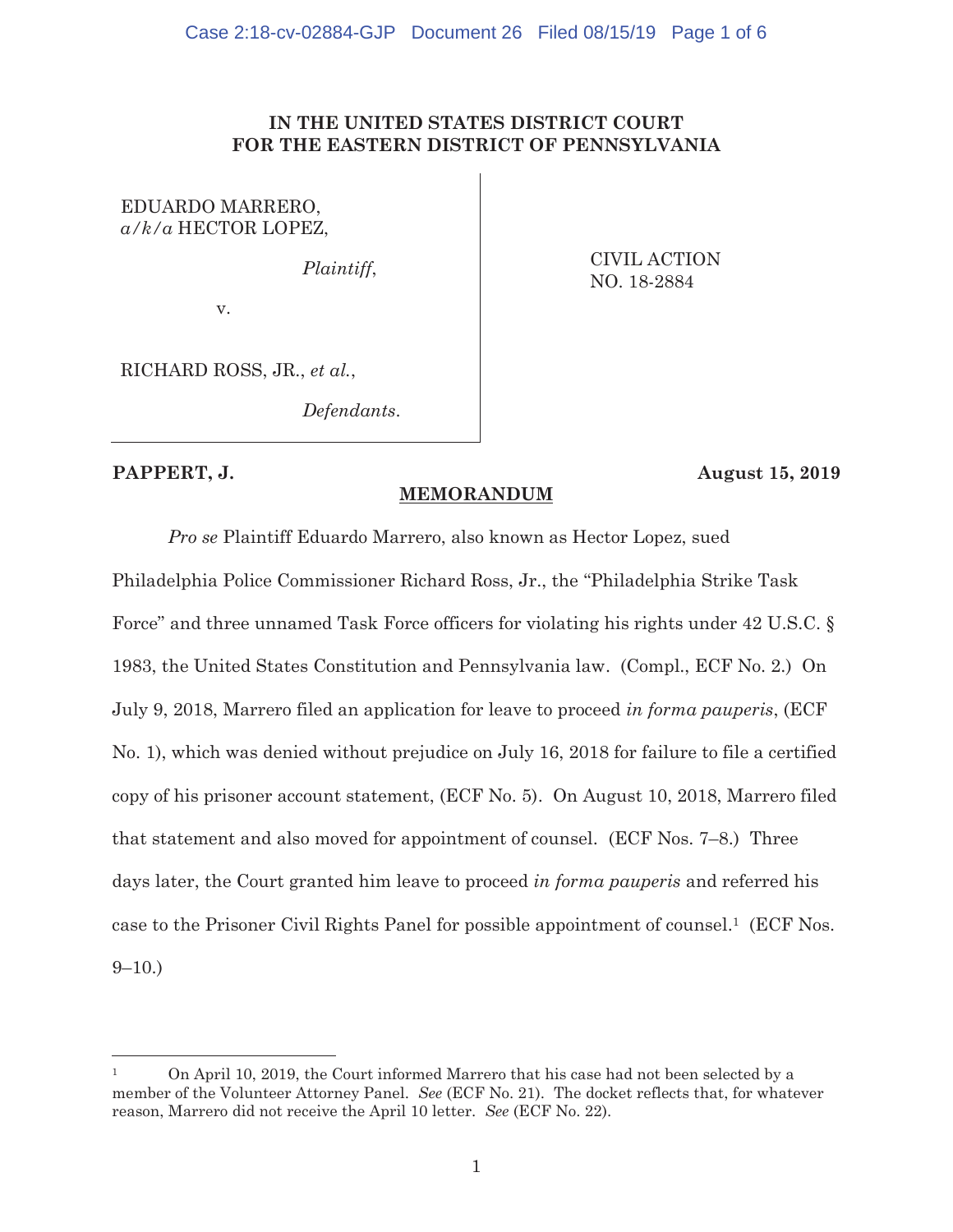#### Case 2:18-cv-02884-GJP Document 26 Filed 08/15/19 Page 2 of 6

On March 15, 2019, Marrero provided the Court with an updated address. *See* (ECF No. 17). Defendants moved to dismiss Marrerro's Complaint for failure to state a claim on March 25, 2019, arguing that Marrero failed to allege Commissioner Ross's personal involvement in the activity giving rise to his claims and that the Philadelphia Strike Task Force was a governmental subunit and not amenable to suit under § 1983. (Mot. Dismiss, ECF No. 18.) The Court issued an Order on May 30, 2019, directing Marrero to respond to Defendants' Motion by July 1, 2019 and advising him that his case would be dismissed for failure to prosecute if he did not do so. (ECF No. 23.) After Marrero failed to respond, the Court issued a second Order on July 11, 2019 telling him to respond by August 9, 2019 and warning again of dismissal for failure to prosecute. (ECF No. 24.) There is nothing on the docket to indicate that Marrero did not receive Defendants' Motion or the Court's Orders. Marrero has not responded to the Court's Orders or communicated with the Court in any way over the last five months and his case is dismissed with prejudice.

I

 Federal Rule of Civil Procedure 41(b) permits a court to dismiss a suit for failure to prosecute. FED. R. CIV. P. 41(b). Courts may dismiss a case with prejudice to enable them to "manage their own affairs so as to achieve the orderly and expeditious disposition of cases." *Spain v. Gallegos*, 26 F.3d 439, 454 (3d Cir. 1994). Before dismissing a case as a sanction for a party's litigation conduct, a court typically must balance the six factors in *Poulis v. State Farm Fire & Casualty Co.*:

 (1) the extent of the party's personal responsibility; (2) the prejudice to the adversary caused by the failure to meet scheduling orders and respond to discovery; (3) a history of dilatoriness; (4) whether the conduct of the party or the attorney was willful or in bad faith; (5) the effectiveness of sanctions other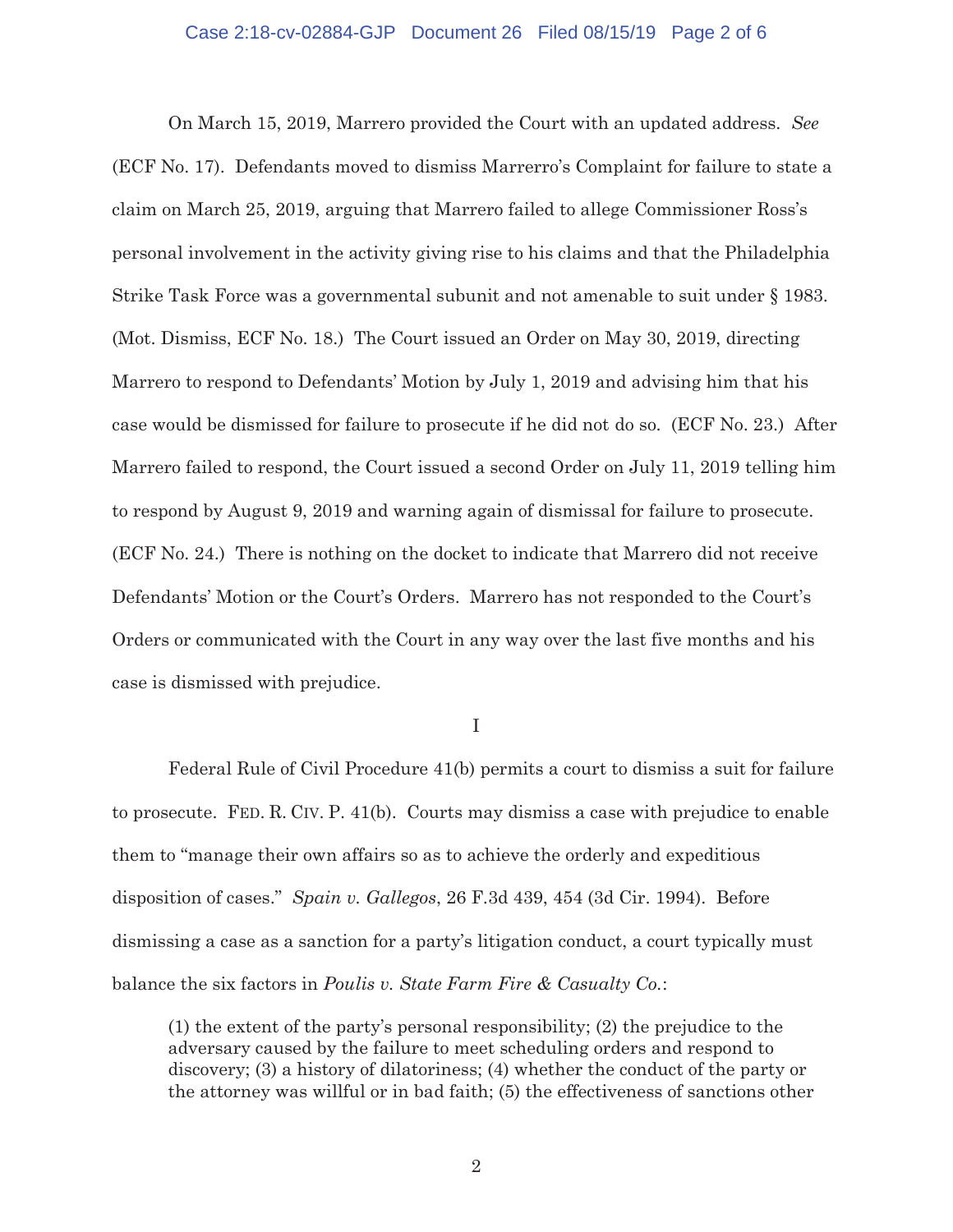# Case 2:18-cv-02884-GJP Document 26 Filed 08/15/19 Page 3 of 6

 than dismissal, which entails an analysis of alternate sanctions and (6) the meritoriousness of the claims or defenses.

747 F.2d 863, 868 (3d Cir. 1984). There is no "magic formula" or "mechanical calculation" when analyzing these factors. *Briscoe v. Klaus*, 538 F.3d 252, 263 (3d Cir. 2008) (citations omitted). "[N]o single [ ] factor is dispositive." *Id.*

In *Hildebrand v. Allegheny County*, the Third Circuit Court of Appeals emphasized its strong policy favoring decisions on the merits and cautioned that dismissal with prejudice is an "extreme sanction" and "a sanction of last, not first, resort." 923 F.3d 128, 132 (3d Cir. 2019) (citations omitted). Close calls should "be resolved in favor of reaching a decision on the merits." *Id.* (citing *Adams v. Trs. of the N.J. Brewery Emps.' Pension Tr. Fund*, 29 F.3d 863, 870 (3d Cir. 1994)). Nonetheless, the Third Circuit "has not hesitated to affirm the district court's imposition of sanctions, including dismissals in appropriate cases." *Id.* (citing *Poulis*, 747 F.2d at 867 n. 1).

II

 On balance, dismissal is warranted in this case. As a *pro se* litigant, Marrero bears personal responsibility for failing to comply with the Court's May 30 and July 11 Orders. *See Emerson v. Thiel Coll.*, 296 F.3d 184, 190 (3d Cir. 2002) (finding that failure to comply with the court's orders could not be blamed on counsel when plaintiff was proceeding *pro se*). Both Orders warned that the failure to respond would result in dismissal of the case. *See* (ECF Nos. 23 & 24).

With respect to the second *Poulis* factor, prejudice to the adversary does not mean "irremediable harm." *Hildebrand*, 923 F.3d at 134 (*quoting Ware v. Rodale Press Inc.*, 322 F.3d 218, 222 (3d Cir. 2003)). Although Marrero's failure to respond to

3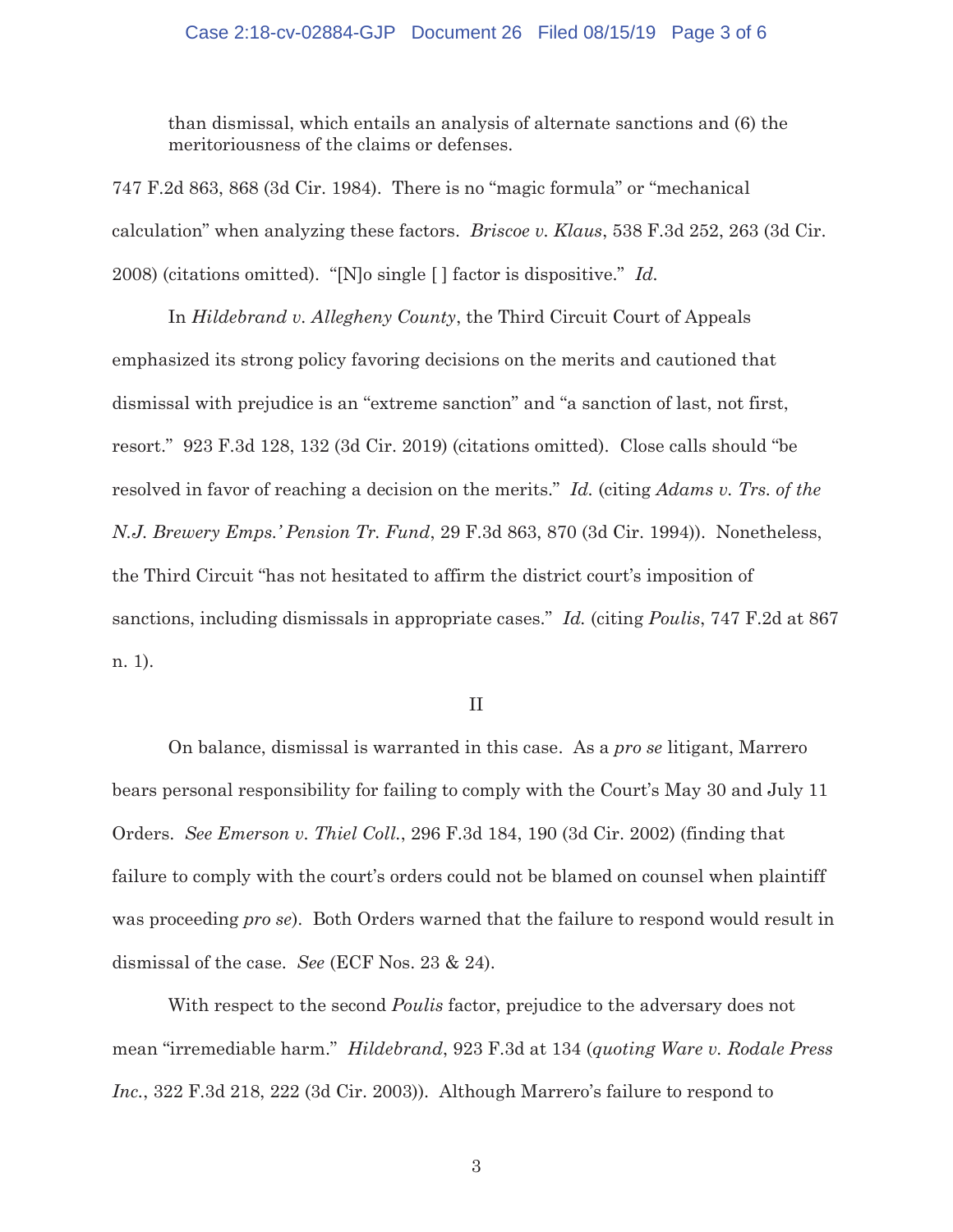#### Case 2:18-cv-02884-GJP Document 26 Filed 08/15/19 Page 4 of 6

Defendants' Motion to Dismiss has stalled the resolution of his claims, the Court has no information suggesting his delay is a source of substantial prejudice to Defendants. *See Scarborough v. Eubanks*, 747 F.2d 871, 876 (3d Cir. 1984) (offering examples of prejudice such as the "irretrievable loss of evidence, the inevitable dimming of witnesses' memories, or the excessive and possibly irremediable burdens or costs imposed on the opposing party").

The third *Poulis* factor calls for dismissal. Courts must evaluate "'a party's problematic acts . . . in light of [his] behavior over the life of the case.'" *Adams* 29 F.3d at 875. "Extensive or repeated delay or delinquency constitutes a history of dilatoriness, such as consistent non-response to interrogatories, or consistent tardiness in complying with court orders." *Id.* at 874. Failure to prosecute does not require that a plaintiff take "any positive steps to delay trial," and "[i]t is quite sufficient if he does nothing." *Id. at* 875 (citations omitted). Here, Marrero has been inactive in the case for five months and has failed to comply with two Court Orders. *See* (ECF Nos. 23 & 24).

Marrero's conduct suggests, at the very least, that he no longer cares to proceed in the case. The fourth *Poulis* factor centers on "'the type of willful or contumacious behavior' that can be characterized as 'flagrant bad faith,' such as failing to answer interrogatories for nearly a year and a half, demanding numerous extensions, ignoring admonitions by the court, and making false promises to correct delays." *Hildebrand*, 923 F.3d at 135 (citations omitted). "'Willfulness involves intentional or self-serving behavior.'" *Id.* (quoting *Adams*, 29 F.3d at 875). Marrero's repeated failures to respond seemingly demonstrate an intentional abandonment of his claims. *See Mohler v. Synchrony Bank*, 4:17-CV-02260, 2019 WL 2127349, at \*4 (M.D. Pa. Apr. 29, 2019),

4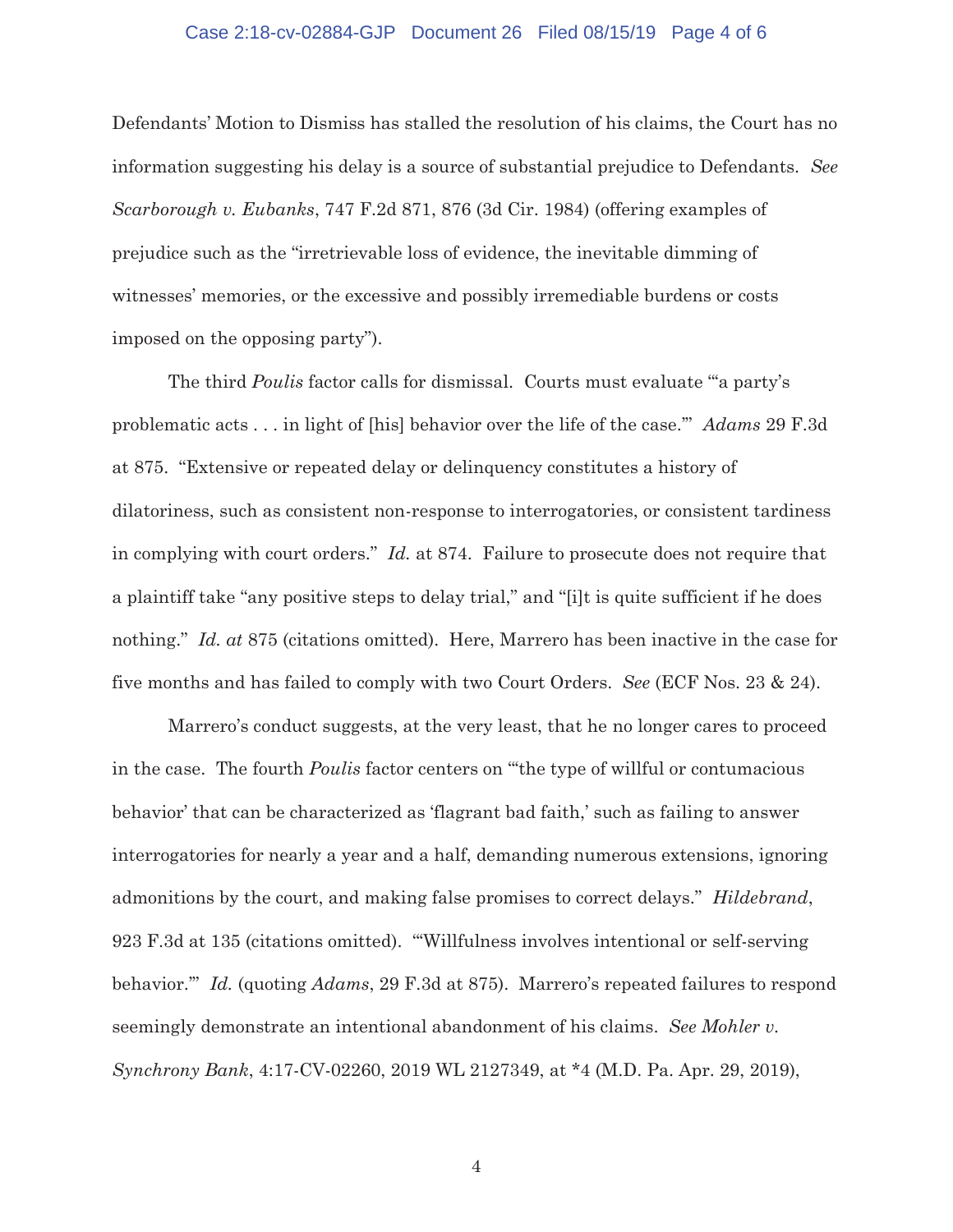# Case 2:18-cv-02884-GJP Document 26 Filed 08/15/19 Page 5 of 6

*report and recommendation adopted*, 4:17-CV-2260, 2019 WL 2126700 (M.D. Pa. May 15, 2019) (finding that after not communicating with the court for over six months "[plaintiff's] silence and failure to litigate this action lead to an inference that he has willfully abandoned this case.").

In light of Marrero's *in forma pauperis* status, the fifth *Poulis* factor weighs strongly in favor of dismissal. Alternative sanctions short of dismissal—such as fines, costs, or an award of attorneys' fees—cannot be imposed. *See Emerson*, 296 F.3d at 191 (upholding a finding that monetary sanctions were not alternative to dismissal where the plaintiff was proceeding *in forma pauperis*).

As pled, the case is not meritorious and the sixth factor tilts toward dismissal as well. The standard for determining whether a plaintiff's claims are meritorious "is moderate." *Hildebrand v. Allegheny Cty.*, 923 F.3d at 137 (quoting *Adams*, 29 F.3d at 876); *see also Briscoe*, 538 F.3d at 263 ("[W]e use the standard for a Rule 12(b)(6) motion to dismiss for failure to state a claim." (citing *Poulis*, 747 F.2d at 869–70)). Marrero alleges that Defendants acted negligently, racially profiled him, falsely arrested him and caused him emotional distress. *See* (Compl. at 4–6). However, for example, he names only one defendant, Commissioner Ross, yet alleges no personal involvement by the Commissioner in any aspect of what allegedly happened. Additionally, he cannot sue the Philadelphia Strike Task Force because it is not a "person" subject to liability under § 1983. *See Will v. Mich. Dep't of State Police*, 491 U.S. 58, 71 (1989); *Jackson v. City of Erie Police Dep't*, 570 Fed. App'x 112, 114 n.2 (3d Cir. 2014). Even if the Court were to construe his claims to be against the City of Philadelphia, Marrero fails to allege any policies or customs that caused the alleged

5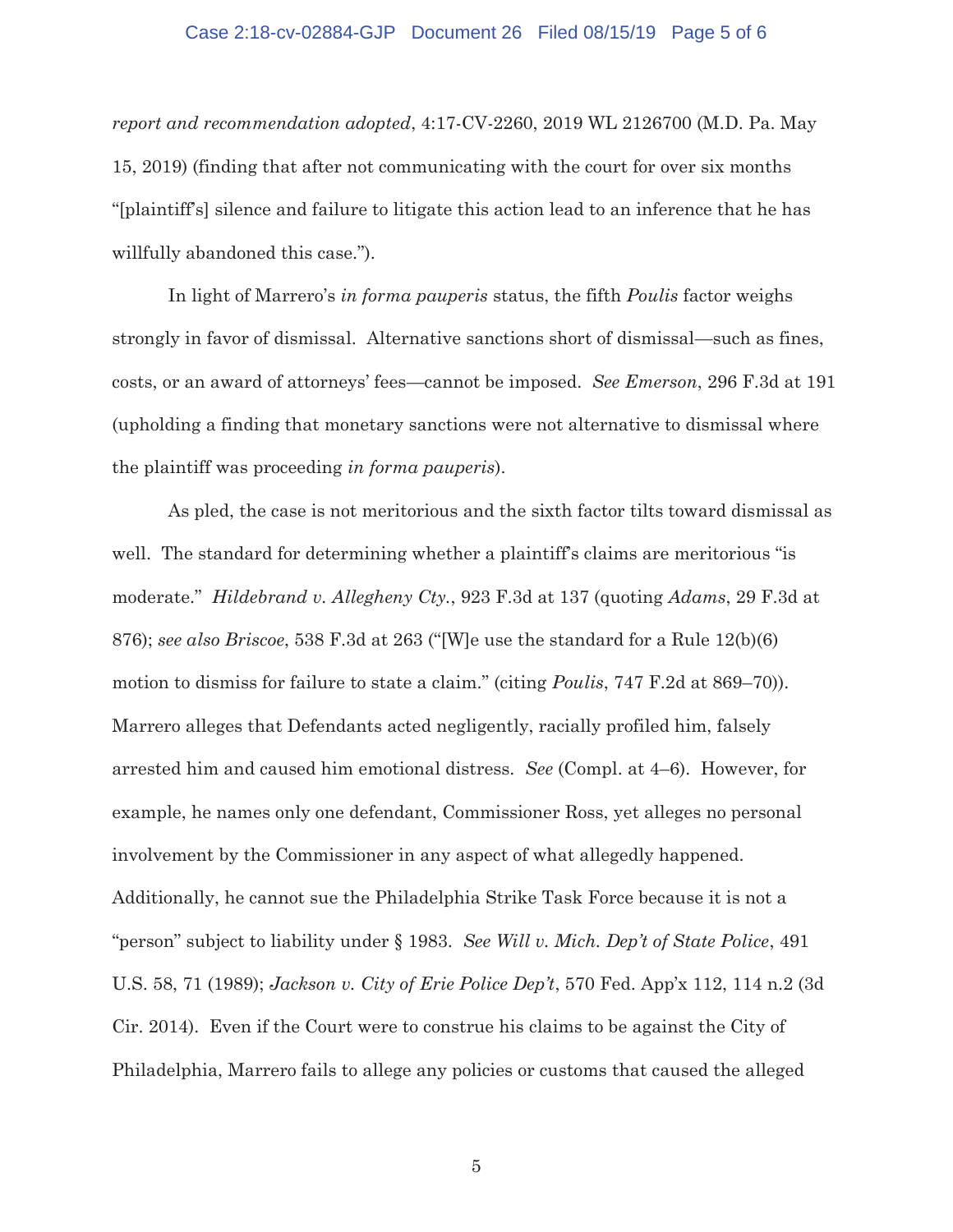# Case 2:18-cv-02884-GJP Document 26 Filed 08/15/19 Page 6 of 6

constitutional violations. *See Monell v. Dep't of Soc. Servs. of N.Y.*, 436 U.S. 658, 694 (1978); *Natale v. Camden Cty. Corr. Facility*, 318 F.3d 575, 583–84 (3d Cir. 2003).

In sum, five of the *Poulis* factors—personal responsibility, a history of dilatoriness, willful conduct, the unavailability of alternative sanctions and the meritoriousness of Marrero's claims—favor dismissal. As the Third Circuit recently reiterated, "[n]one of the *Poulis* factors is alone dispositive" and "not all of the factors need to be satisfied to justify dismissal." *Hildebrand*, 923 F.3d at 132. The Court accordingly dismisses the case with prejudice for failure to prosecute.

An appropriate Order follows.

#### BY THE COURT:

*/s/ Gerald J. Pappert*  GERALD J. PAPPERT, J.